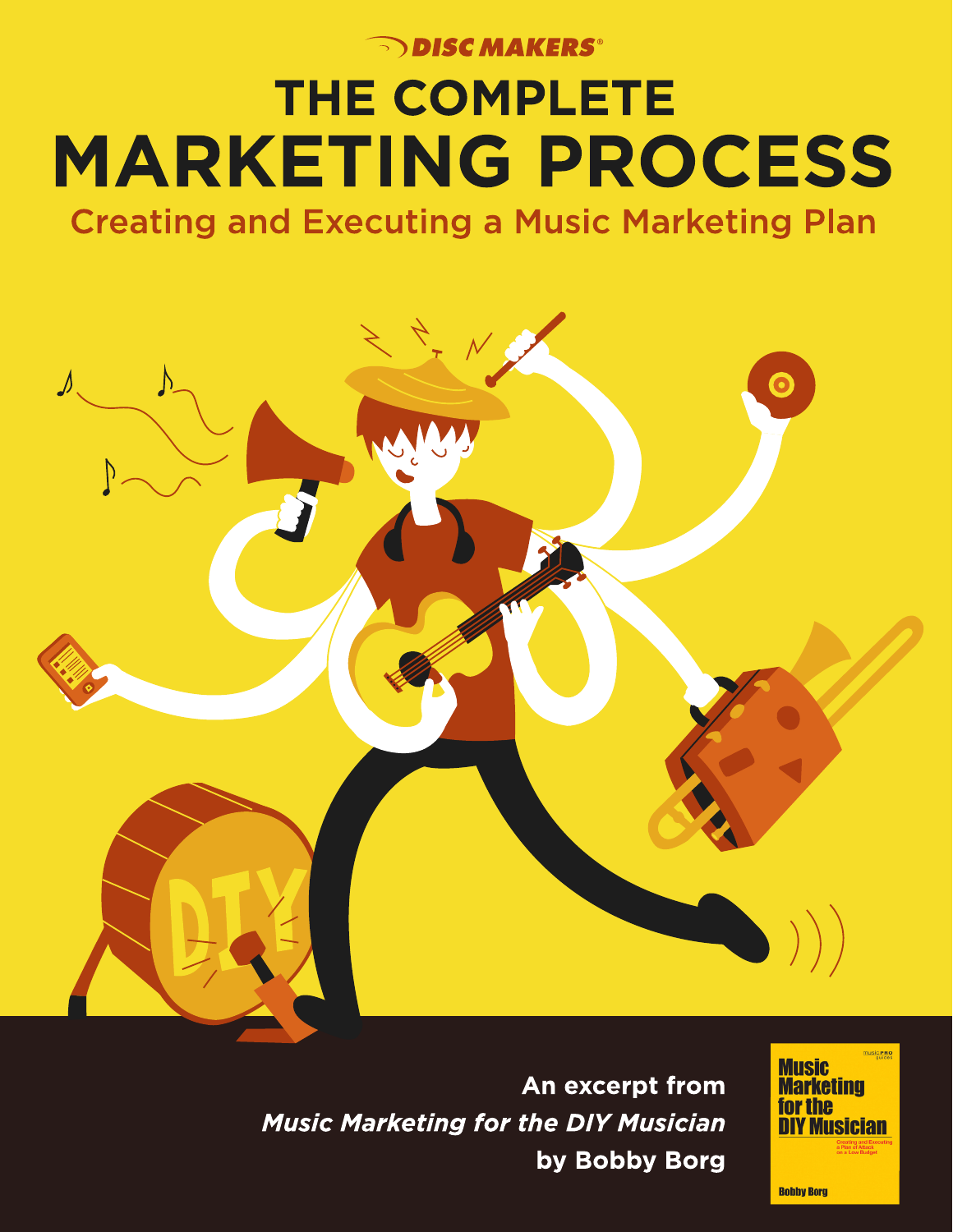## **THE COMPLETE MARKETING PROCESS** Creating and Executing a Music Marketing Plan **An excerpt from** *Music Marketing for the DIY Musician* **by Bobby Borg**

The material presented in this guide is an overview, and is expanded in the book Music Marketing For The DIY Musician: Creating and Executing a Plan of Attack on a Low Budget. It can be found in physical and digital format on **[Amazon.com](http://www.amazon.com/Music-Marketing-DIY-Musician-Executing/dp/1480369527/ref=sr_1_1?s=books&ie=UTF8&qid=1432002948&sr=1-1&keywords=Music+Marketing+For+The+DIY+Musician)**, **[iTunes.com](https://itunes.apple.com/us/book/music-marketing-for-diy-musician/id920817600?mt=11)**, or at **[BobbyBorg.com](http://www.bobbyborg.com)** where you will also receive a free music business CD and DVD (\$30 value).

**During my 15 years of teaching and consulting, I couldn't tell you the number of times I've** heard a young musician say, "I just do what I do, and if anyone likes it, they'll buy it." My reply? "Congratulations, you're a true artist."

But as you get a little older and your responsibilities increase with school loans, mortgages, and kids, this attitude carries a significant amount of risk, especially when you don't have other sources of income to take care of life's basic necessities.

To increase your chances for success, why not adopt a more structured business and marketing approach from the start that involves researching, goal-setting, strategizing, assembling, and executing a customized plan of attack?

This approach — called "the complete marketing process" — is used by the world's most innovative companies, and it can be used by you, too. This overview will present the complete marketing process, broken down to 10 basic steps.

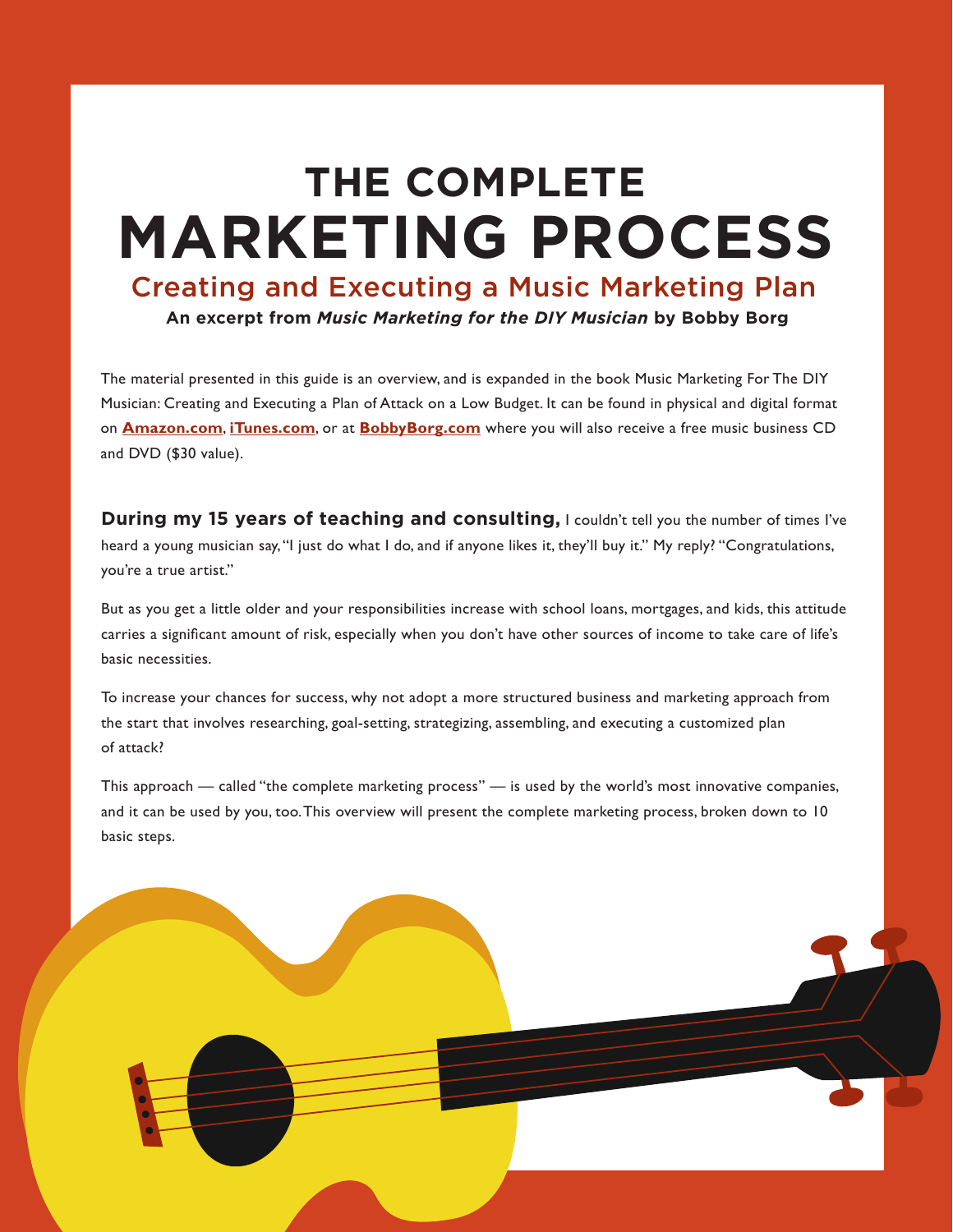

#### **1. Have a clear vision statement**

The marketing process begins by defining where you'd like your career to be in seven or ten years, and then writing out a clear vision statement. With your vision statement defined and in place, it's far easier to map out the directions for how you're going to get to your desired destination.

A vision statement summarizes what you are truly passionate about, and includes everything from the type of music you'd like to create, the products you might release, and the overall brand image you'd like to present to your intended audience.

Long before Marilyn Manson hit the scene, he envisioned himself as being a "pop star who would shock the world." He kept drawings of costumes and stage set designs along with other business and creative details in a personal notebook. This was Manson's "North Star" — his guiding light. Several platinum albums later, he truly succeeded at bringing his vision to fruition.

As the saying goes, "If you don't stand for something, you can surely fall for anything." So what's guiding your music career? If you haven't thought about it before, now is a good time.



#### **2. Identify opportunities and needs**

While keeping your vision at heart, it's time to examine what's going on in the world around to ensure that your vision actually fills a need and represents a true opportunity – from a creative and marketing standpoint. As previously stated, Marilyn Manson had a clear vision of being a pop star who would shock the world. But he also identified and filled a specific void in the marketplace and perhaps even a specific psychological need — for an entertaining and horrifically dramatic stage personality, similar only to what Alice Cooper had done decades earlier. In other words, the commercial marketplace was wide-open for a new re-creation like Marilyn Manson, and he utilized his talents to capitalize on this opportunity unlike any other rock artist of his time.

A valuable tool to help you examine the external (and internal) environments of the marketplace and find a truly unique and profitable opportunity is called a "SWOT" analysis. SWOT is an acronym that stands for **S**trengths, **W**eaknesses, **O**pportunities, and **T**hreats. The idea is to identify external needs and opportunities that match your internal strengths while also considering your internal weaknesses and the external risks (e.g. competition) that could impact your ability to succeed.

While all this might sound like business school jargon, the most successful companies, both big and small, use the SWOT model. And with a little thought and effort, so can you.



#### **3. Analyze your most likely customers and target your market**

Once you have a more refined purpose and clearer idea of the external environment and the market need you will attempt to fill, it's important to identify and thoroughly analyze the most important people in the world: Your "most likely" fans.

These are people or businesses who share similar characteristics and are most likely to come out to your shows, buy your music, or license your songs. To succeed, you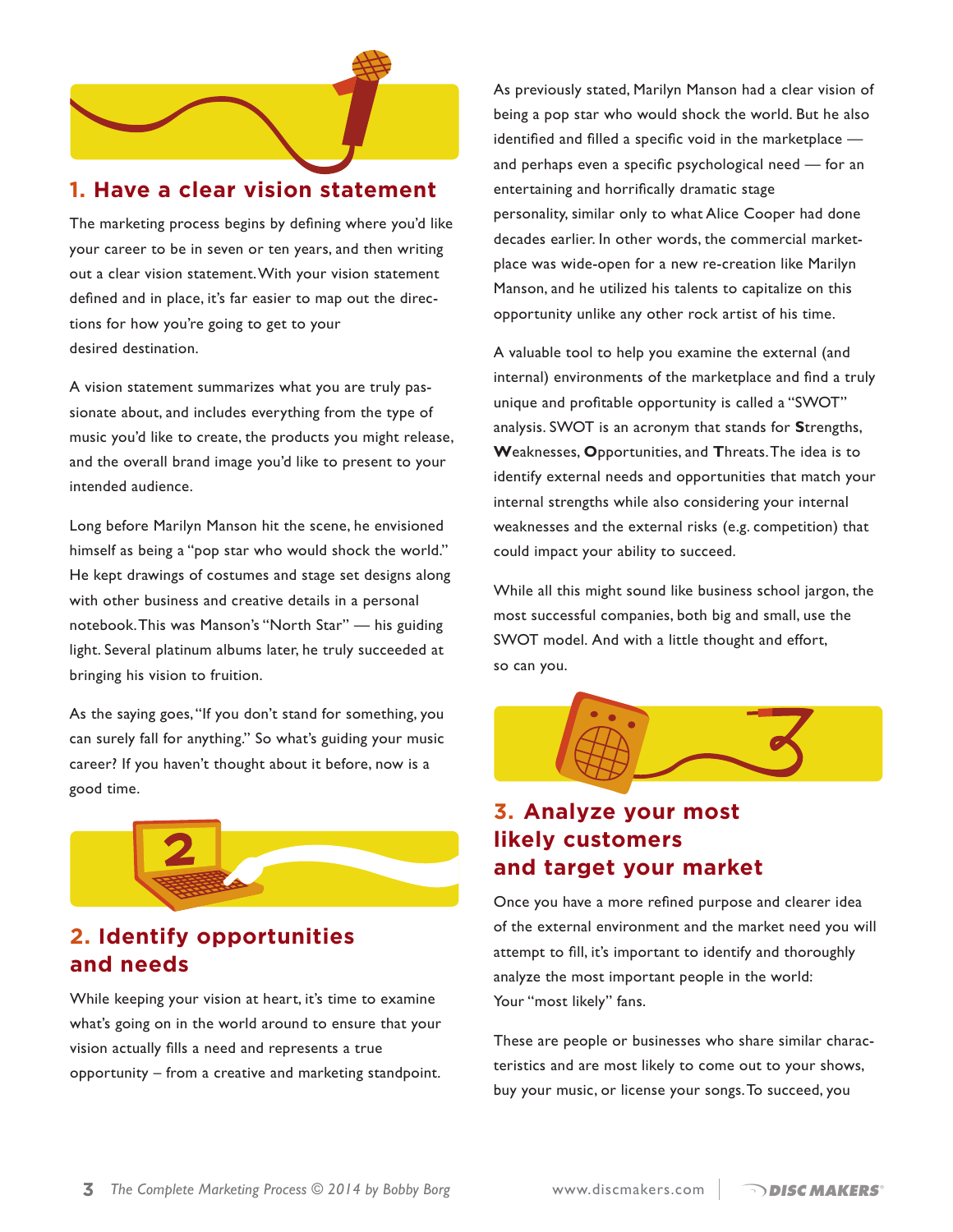need to thoroughly understand your target audience. You must know where and how to reach them with consistent marketing messages designed to communicate your band's common-ground beliefs, as well as your products' meaningful and relevant benefits (i.e., what your products do for your target customers).

To describe your most likely fans so that you can better serve them, use one or all of the following factors: demographics (age, gender, income), psychographics (activities, interests, opinions), and geographics (city, state, country). Should your most likely customers be other businesses, let's say you're a composer serving ad agencies and music libraries, use these factors: company size (small boutique, medium-sized company, large firm), number of employees (1–3, 3–30, 30–300), and/or geographics (state, country, planet). Just joking about the planet, of course! Just wanted to make sure you're paying attention.

The more narrowly you define or segment your customers, the more customized and personalized your products and marketing messages can be to appeal to them. It's one thing to think of your fans simply as "alternative rockers" and another to define them as "predominantly male, angst-ridden alternative rockers, aged 21–32, with annual incomes of \$40K to \$60K, who are interested in watching extreme sports, drinking alcohol, and going to clubs once a week to see a high-energy show."

Once you win over your most likely fans (or primary segment) with customized marketing messages, you can then target your next likely fans (or secondary segment).

To conduct customer research, examine the fans of other bands in your genre — or closely related genres — and examine your fan base. You can do this by visiting social media sites and reading what fans say, attending concerts and observing the audience, and just speaking with fans to discover what they want and need — and what they may not even know they want or need.

Don't worry if at first you have trouble creating a fan profile, you'll continually fine-tune and adjust it as you gain more experience as a marketer.



#### **4. Conduct a competitor analysis**

Differentiation is crucial to your success, so the next step in the marketing process involves conducting a competitor analysis. This requires you to thoroughly analyze your competitors' brand image, products, prices, distribution methods, and promotion strategies.

What's that, you say? You don't have any competition? Of course you do! There are many levels of it, including various other forms of entertainment, but for your purposes, competition can simply be defined as "Any artist your most likely fan could see as being similar to you." Or more to the point: "Any artist who could draw attention away from you."

To conduct a basic competitor analysis, pick two local artists and two national artists to examine. You can conduct simple research online to determine what works and doesn't work for these artists and, potentially, to find out what the fans of these artists think. Not only does this provide valuable information for how you can step your game up and improve, it can help set your career apart in a way that's meaningful to your target audience.

To illustrate, after the Police realized that other rock/ reggae bands in England had not yet attempted to gain an edge in the United States market (where rock/reggae was relatively unknown), the band toured the US relentlessly in vans on a bare-bones budget, won over audiences, and earned the position of being the first rock/reggae band of its kind in America. And as the late talent agent Ian Copeland told me in a personal interview, "The rest is history."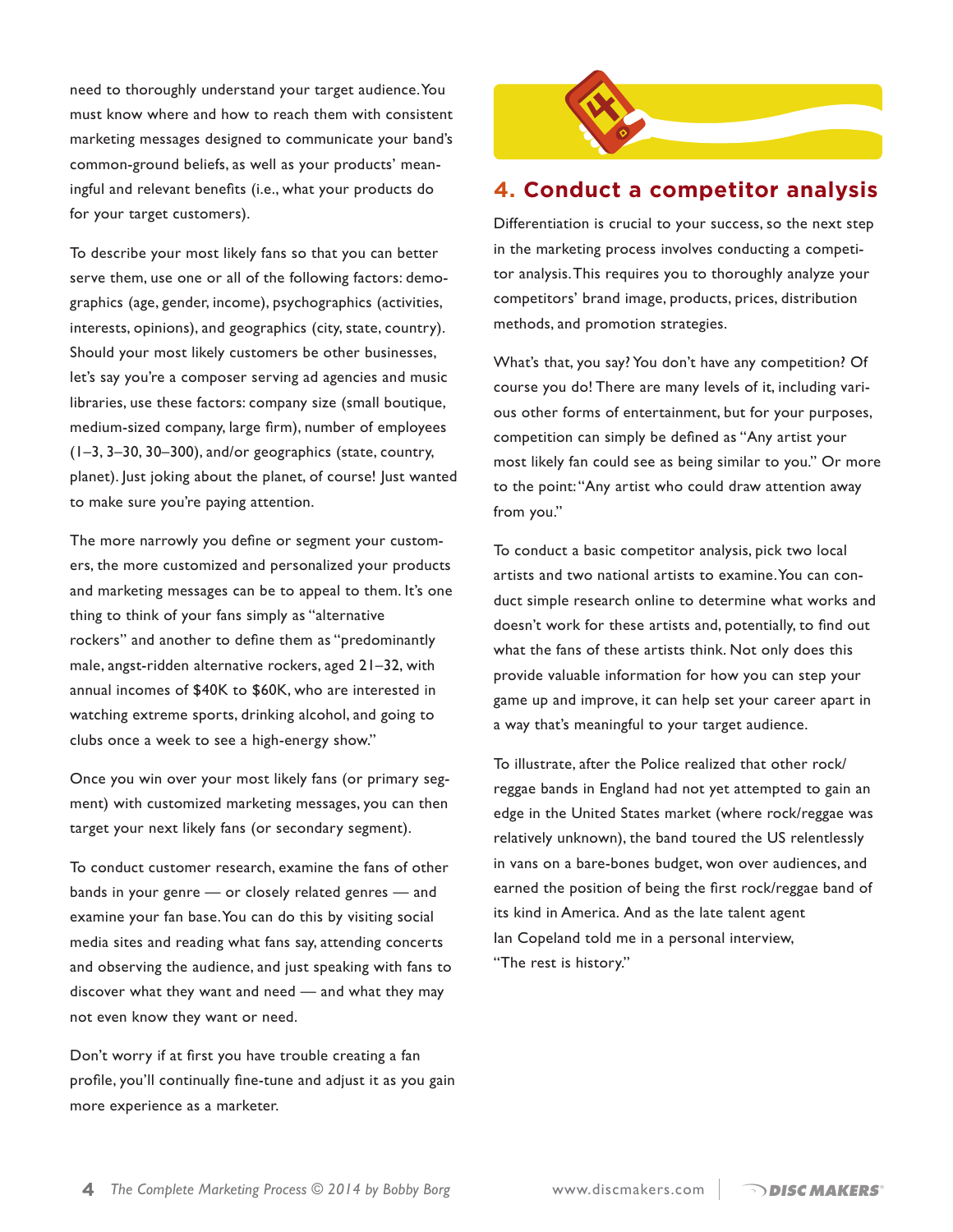

#### **5. Demo your products and services and get feedback**

The next few steps in the marketing process deals with "research and development." This involves developing, testing, interpreting, and refining your products and services to get invaluable feedback from your target fan.

"Feedback is the breakfast of champions," says management expert Ken Blanchard. "It opens your eyes and gives you an opportunity to forecast the future." Without it, you're creating in a vacuum, and that's risky!

Now consider this: The first step in the demo/testing process involves developing a prototype of your products and services (or just a clear "idea" of them) to gauge how your intended audience receives them. This could simply mean writing and recording three songs inexpensively, and distributing them to your fans at shows (in exchange for their email addresses, of course.)

The second and third steps are deciding on the method of testing you'll use (surveys, casual observation, interviews, etc.) and then conducting these tests on an audience via your social networks, an informal rehearsal room, or a club performance.

The fourth and fifth steps in the demo/testing process involve deciding what your data really means and then determining what changes and/or additional testing (if any) need to be conducted. This might require you to go back and rethink your vision and SWOT analysis, and even develop and test more recordings until you can show your idea is something about which people are truly excited.

As Edward McQuarrie explains in *The Market Research Toolbox*, market research can never provide guarantees, but it acts as an "uncertainty reducer." It can help you predict the future and save you a significant amount of time and

money, which might otherwise be spent on creating products that simply don't sell. Keep in mind that the key focus of my book is to help musicians like you turn your art into a more successful business. It's always about creating music that truly matters to you, but also about creating music that gets heard.



As soon as you feel positive that you have a product/service of which you are proud and that will appeal to your most likely fan, you should set your marketing goals for the next year. Written goals help provide short-term guidance on the path to achieving your long-term vision.

Goals should be expressed as specific (exact) and measurable (countable) objectives based on the sales and/or awareness you would like to achieve in the marketplace within a set period of time. For example, your first-year goals might be based on selling "x" number of units of your six-song debut recording at a specific price, making back "x" percent of your initial investment of Y dollars, licensing "x" songs in film and television, or increasing your fan base from "x" to "5x" fans.

Goals should also be established on realistic projections, observations, past successes, and available resources to ensure they are attainable and realistic. Consider how well your competitors are selling. Think about whether you have sufficient access to personal savings, family loans, and discounted services to meet expenses. And assess whether you have access to band members and fans that can share the workload. These are all important factors.

And finally, goals should include the general strategies you'll use to help you arrive at your desired and specific destination at the end of the year.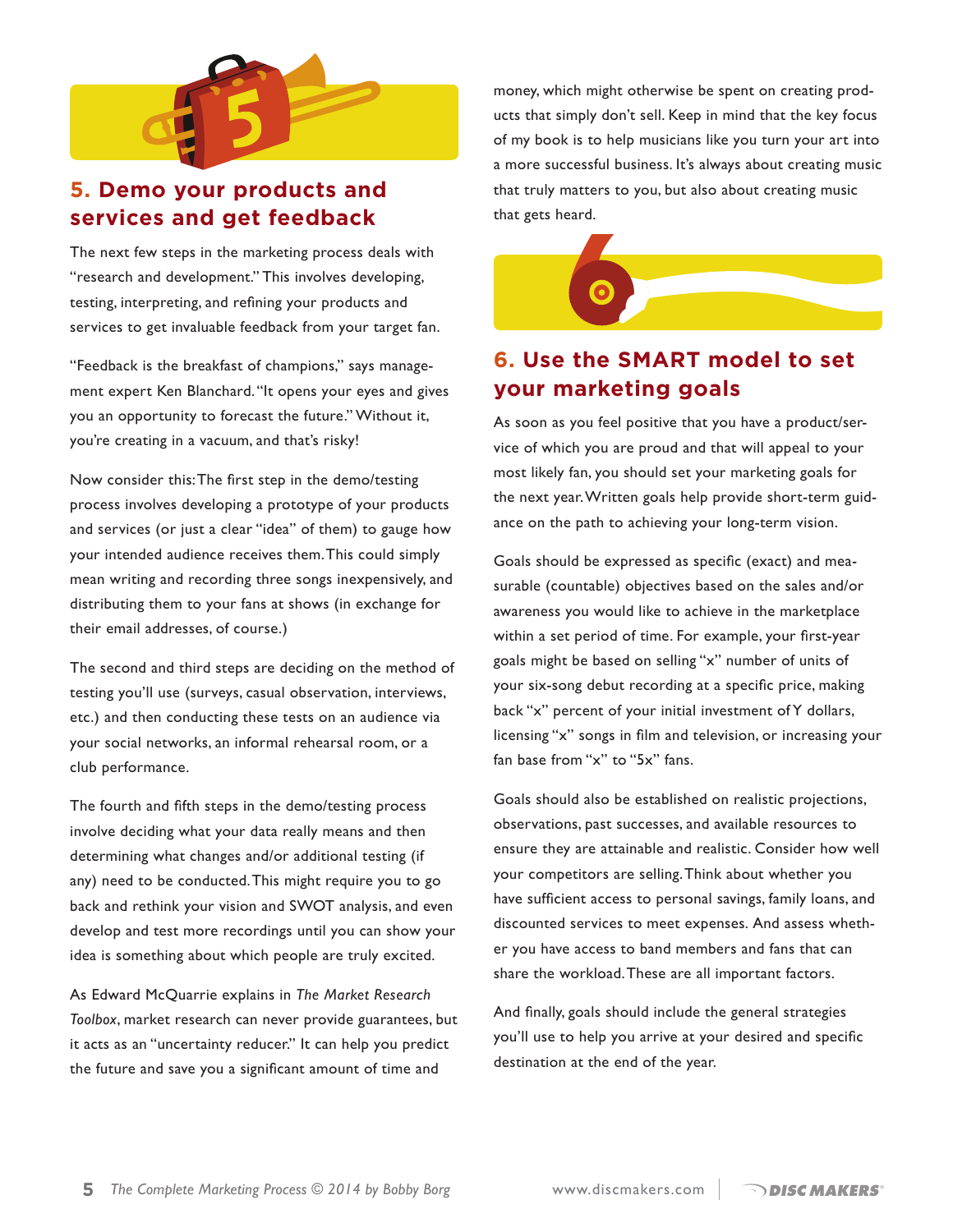In short, goals should follow the "SMART" model (my take on this popular tool means **S**pecific, **M**easurable, **A**ttainable, **R**oad-mapped, and **T**ime based). And remember, goals should be high enough to challenge you, but not high enough to beat you.

 $\geq$   $7^{\frac{N}{2}}$ 

## **7. Find the right blend of marketing mix strategies**

With your marketing goals firmly in place, you must now develop the right marketing mix strategies to help achieve them. These strategies, include the "four P's" of marketing (**P**roduct, **P**rice, **P**lace, and **P**romotion) as well as three other important building blocks (company branding, product branding, and measuring).

**Company branding:** This involves building a name, logo, slogan, attitude, image, etc. that together create a unique image in the customers' minds.

**Product and service branding:** This involves creating strong names, packaging, and a personality that are consistent with the overall company brand, yet distinct from your other products/services and those of the competition.

**Product and service development:** This is the process of finalizing your offerings (songs, beats, albums, merchandise, live performances, fan clubs, etc.) for the marketplace, and designing an expert customer service policy to meet the needs of your target fan.

**Price:** This is the intersection of the amount you are willing to charge for your products/services and the amount your fans are willing to pay for them. Strategies may include keeping the price within consumer boundaries, donation pricing, free pricing, and more.

**Place:** This is the distribution of your products/services to places where your target fans will find them easily, such as specific online sites, live-performance venues, stores, and certain TV shows and video games.

**Promotion:** This is the process of communicating your products' unique features (what they are) and benefits (what they do) to stimulate the interest, attention, decision, and action of your target audience. This can be done via the Internet, word of mouth, guerrilla marketing, radio promotion, sponsorships, publicity, direct marketing, sales promotions, face-to-face selling, and advertising. (These are all discussed in my book.) While there are many promotional methods, the ones you choose will depend on your audience, budget, experience, and careful research. And finally...

**Measuring:** This is the continuous process of collecting, analyzing, and acting on important information collected from the marketplace. This might include feedback about the effectiveness of your marketing efforts and ideas from fans for new products and services.

Just in case it hasn't yet sunk in — it's not the individual marketing strategies themselves that will help you to achieve your marketing goals, but rather the complete "mix" of strategies functioning as one complete, integrated system of communication. It's the right blend in the right amounts that's required. Thus, careful consideration must be given to how each strategy affects the others and ultimately affects your target customer.

As USC professor Ira Kalb puts it, "Marketing strategy planning is a lot like baking a cake — it requires the perfect mix of several ingredients all blended into one to achieve a desired outcome, but also a willingness to get feedback and the patience to carefully adjust the strategies accordingly until you get it right."

Harvard Business School professor John P. Kotter adds, "The strategy decisions you don't make are just as important to the ones you do make." This might seem like common sense, but as I frequently say, "Common sense is not always so common."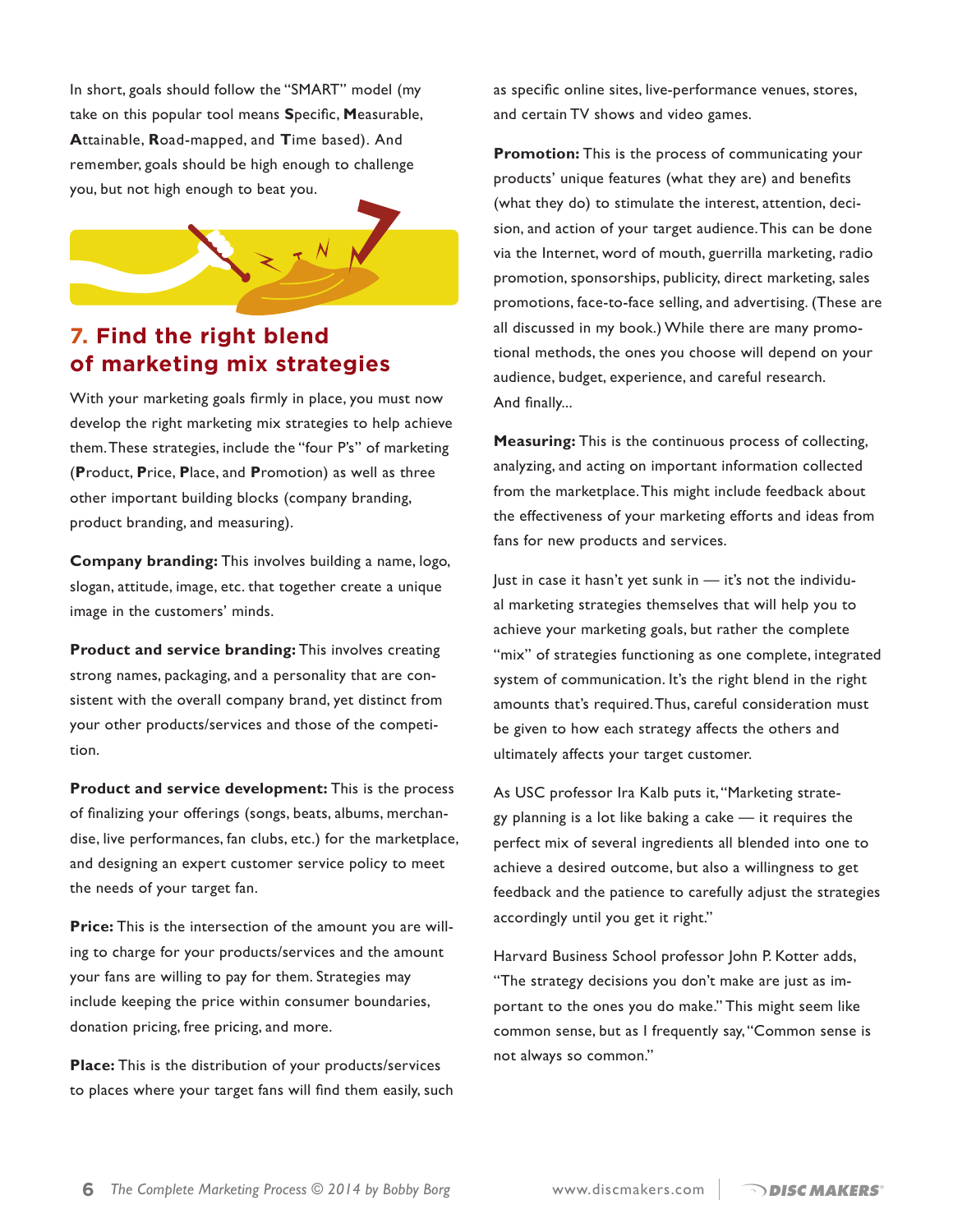

#### **8. Assemble a Marketing Plan of Attack™**

Your next step is to compile all of the information gathered in your research and planning and put it into a standard marketing plan format.

A marketing plan (or as I call it, a Marketing Plan of Attack) is a written document that serves as a road map for your business idea and marketing campaign, a tool to keep all the members of your organization on track, and even a sales document to attract potential investors, distributors, and others. Yup, you heard right — no matter if you are an artist recording an album to release to fans or a composer building a studio to deliver tracks to ad agencies, a marketing plan could help you attract investors to fund your career. Marketing plans are tools business people expect, and they include language professionals are used to reading.

While marketing plans can come in all shapes, sizes, and lengths, the ordering and standard elements you'll use for your purposes, as an independent DIY artist, are as follows:

**Front cover:** A top page that includes your company name, logo, contact information, and photograph (or album cover).

**Executive summary:** An overview that includes your vision, market need, revenue generators, objectives, general strategies, resources, costs, and challenges.

**Table of contents (TOC):** A list that charts out the sections and page numbers associated with your plan.

**Vision statement:** A paragraph that forecasts where you want your band/company to be in seven to ten years.

**SWOT analysis:** An internal and external examination of your band/company and ideas.

**Customer analysis:** A profile of your most likely customer.

**Competitor analysis:** A study of your direct competitors.

**Demo/feedback report:** An analysis that proves you're business idea can work.

**SMART** goals: A paragraph that describes your company's sales and/or awareness objectives for the year.

**Strategy plan:** A proposal showing what you'll do to achieve your goals. It includes company branding, product branding, product, price, place, promotion, and measuring.

**Costs:** A budget that outlines the expenses involved in executing your strategies.

**Timeline:** A schedule that chronologically displays how you'll execute your plan.

**Appendix:** A section that contains additional matter such as detailed charts, graphs, or research findings. (This is optional.)

A Marketing Plan of Attack must be clearly written with complete, easily understandable sentences. The information is usually written in one of three ways: first-person plural (we), first-person plural possessive (our), or third person (your company name, or it or they). Your plan must also be concise (bigger is not necessarily better) and use common, easy-to-read font styles with 1.1 or 1.2 line spacing. A plan should also be paginated well, with consistent headings, subheadings, and bullet-point styles marking each section.

Keep in mind that a marketing plan is "a living, breathing document." In other words, a marketing plan is not something you assemble once and use unchanged for the next year, but rather, it is a fluid tool that is continually revised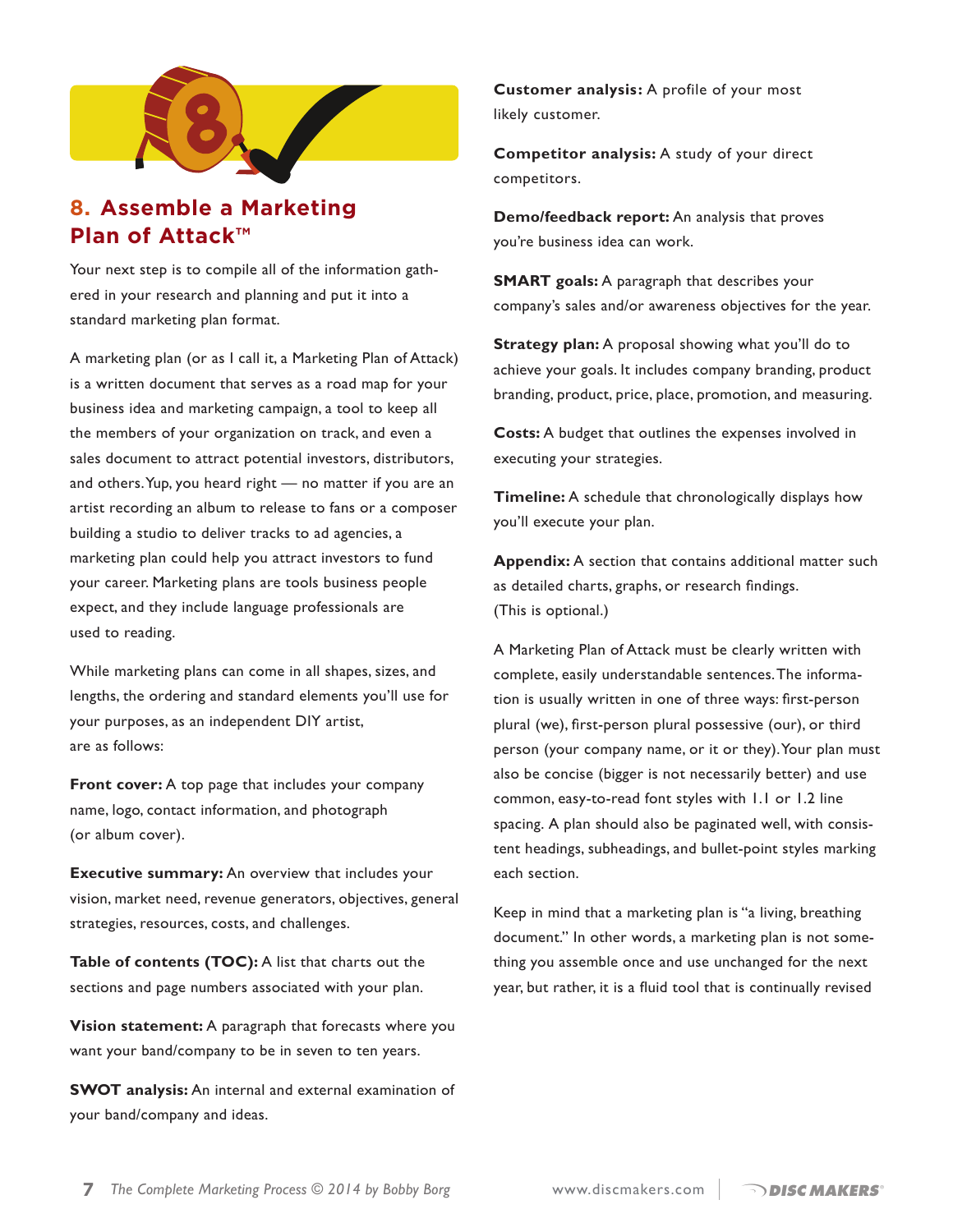as you evaluate its performance and observe new marketplace developments on your path to success.

By the way, I call it a Marketing Plan of Attack because when it is handled with the extreme detail and care that my book outlines, your plan should be analogous to a battle plan — something on which you'd be willing to bet your entire life and the lives of others on your team. After all, your career and success really are that important to you! Right? Music is your heart and soul.



### **9. Execute your marketing plan effectively and get results**

Doing the aforementioned work and compiling a plan are an essential beginning, but you must now execute your strategies successfully within the framework of your budget and timeline to give them worth. There are several factors that can seriously affect the outcome of your marketing plan (all of which will are discussed in my book). But here are three things to chew on for now:

**First**, you must get together the financing on which you based your marketing plan's goals — whether it be personal income or savings, a small loan from family members or friends, personal credit cards, customer donations and pledges, or barter exchanges. Amanda Palmer even pre-sold her record online and notoriously collected a reported one million dollars. Whatever the method you use, it's time to secure your financing! Remember, you're not going to get very far if you run out of gas to put into your car.

**Second**, you must take charge of your career and fully embrace the do-it-yourself methodology on which my book is based. Or, to think of it another way, you must fully utilize a "do-it-together" methodology toward your business and marketing. One band member can be the website guy, another the fan club and database gal, and another the promotion person. Create and utilize a street team of

your most dedicated fans or friends to help you with all of your marketing tasks.

**Third**, remember that you must strive to keep your work ethic in check over the long haul. Marketing is not something you do for just a few weekends. It's a continual process. Like a shark that must keep swimming to take in oxygen, your career dies if you stop marketing and measuring your efforts!

Does this all sound daunting? Look at it this way: your overall strategy can be to attract the attention of those who can help you by first helping yourself! Light as many small fires as you can until people see the smoke and take notice. Create some momentum in your career, and get the managers, producers, publishers, and investors to come to you.

As Guy Kawasaki, author of *The Art of the Start*, would say, investors are known to "pay attention to when the dogs are eating the dog food." This might take a little time and hard work to make happen, but if you're a "lifer" and not just some wannabe weekend warrior with a rock-star fantasy, sweat and time shouldn't mean a thang!



## **10. Keep learning about marketing and strengthen your marketing muscles**

The last step in the marketing process deals with your commitment to learning and staying alert for new techniques and methods that can sharpen your skills. There is so much to learn about this fascinating subject; you should strive to soak it all up.

Read every page that a book like mine has to offer and then investigate others, such as *Marketing Management* by the legendary Philip Kotler. You should also make sure to read the latest marketing and business news via popular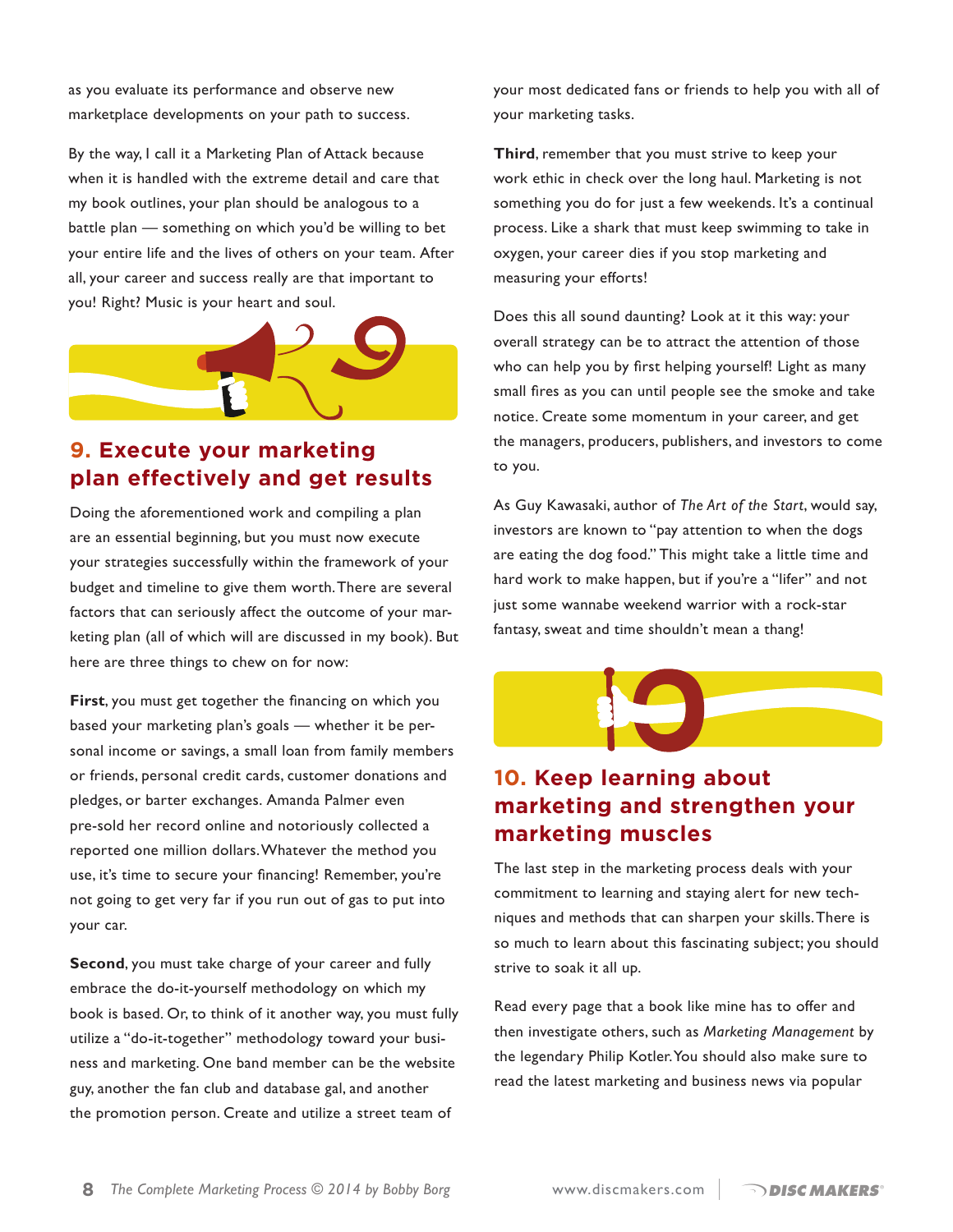sites and blogs such as *Harvard Business Review*, *Wired*, and *Fast Company*.

Lastly, be sure to attend seminars and events held by important organizations such as the Direct Marketing Association, the Market Research Association, and the American Marketing Association (for which I sit on the board as VP of Special Events in Los Angeles). If you have any questions whatsoever, visit **[www.bobbyborg.com](http://www.bobbyborg.com)** or **[www.musicmarketingforthediymusician.com](http://www.bobbyborg.com)**.

But wait... there's more.

**Be good at what you do, because marketing won't make you better.** Abraham Lincoln once said, "Whatever you are, just be a good one." If you don't have a great idea or product, you really have nothing to market. Fans do not reward bad songs, poor musicianship, shoddy production quality, and cheap merchandise — they are very discerning and sophisticated, and there are far too many choices. So do your homework, and as they say in marketing lingo, "WOW your customer!"

**Don't worry about whether Lil Wayne, Dr. Dre, or anyone else knew this stuff.** Make no mistake successful people in all fields apply marketing and business principles to achieve their goals whether they know it or not. The advantage of being consciously aware of these principles upfront is that you don't have to discover them by accident. Rather, you can use them as tools at your own discretion to help you achieve your vision.

**"Marketing" is not a bad word.** Some people think of marketing as sleazy or pushy. This reaction is usually due to bad past experiences with deceptive advertisements or pushy marketing tactics. But as media critic Douglas Rushkoff said in the PBS special, *The Persuaders*, "Don't let your marketing show." If you can focus on the creation of products and services that uphold your vision, satisfy fans by giving them what they need, and present your offers in a non-intrusive manner that make fans feel like they are part of the process, people won't even know you're marketing to them. But make no mistake: if you want to make it, you have to market!

**Don't worry if you don't have anything to market right now, or you've already launched.** Remember that it's never too late — or too early — to learn about music marketing. By understanding the process, you'll know what to do long before starting your next project. And if you've already released your products and services, you'll know what needs fixing and what needs to be left alone.

#### **Don't be afraid to look at yourself under**

**a microscope.** Finally, the marketing concepts discussed here are not necessarily difficult to understand, but they are certainly challenging to apply. They will push you to ask some very specific questions about yourself and to think long and hard about your music business endeavor. Some of you will be ready to dive into this material and will start using the templates in my book to write a Marketing Plan of Attack, and others will still need more time. Just remember that this material is here to help you. Be brave, have an open mind, and use what works for you!

**For an expanded take on the above subjects, and to access handy templates, marketing plan samples, and over 500 DIY music resources, get**  *Music Marketing For The DIY Musician: Creating and Executing a Plan of Attack on a Low Budget* **(Bobby Borg, Hal Leonard Books). It can be found in both digital and physical form at [Amazon.com](http://www.amazon.com/Music-Marketing-DIY-Musician-Executing/dp/1480369527/ref=sr_1_1?s=books&ie=UTF8&qid=1432002948&sr=1-1&keywords=Music+Marketing+For+The+DIY+Musician), [iTunes.com](https://itunes.apple.com/us/book/music-marketing-for-diy-musician/id920817600?mt=11), or at [BobbyBorg.com](http://www.bobbyborg.com) where you will also receive a free music business CD and DVD (\$30 value).**